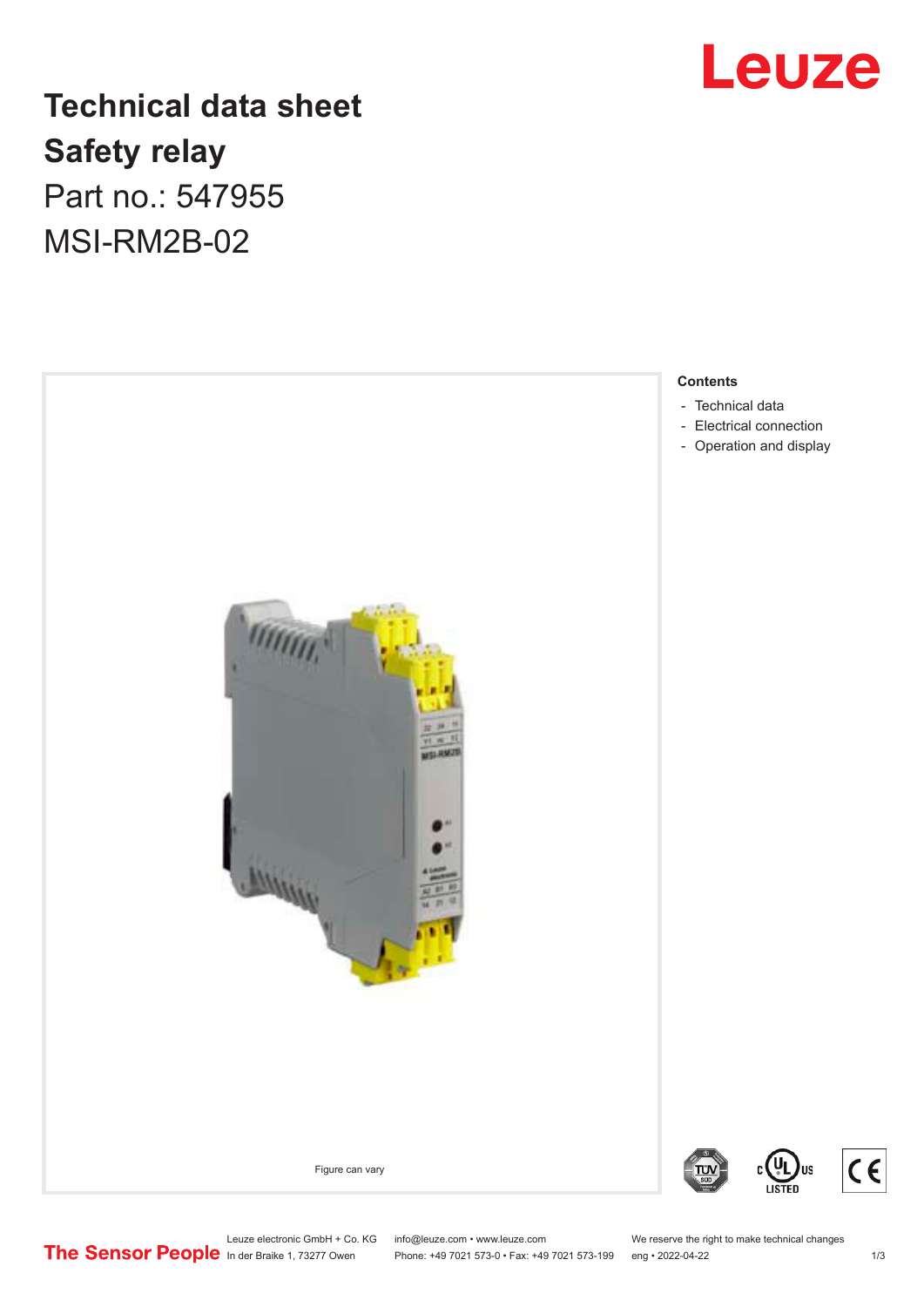#### <span id="page-1-0"></span>**Technical data**

# Leuze

|                                                             | <b>Basic data</b>                                             |                                                                                           |  |  |
|-------------------------------------------------------------|---------------------------------------------------------------|-------------------------------------------------------------------------------------------|--|--|
| Series                                                      |                                                               | MSI-RM2B                                                                                  |  |  |
| <b>Functions</b>                                            |                                                               |                                                                                           |  |  |
| <b>Functions</b>                                            |                                                               | Signal conversion of electronic safety<br>outputs on potential-free relay contacts        |  |  |
| <b>Restart</b>                                              |                                                               | Automatic                                                                                 |  |  |
|                                                             | <b>Characteristic parameters</b>                              |                                                                                           |  |  |
| Mission time T <sub>M</sub>                                 |                                                               | 20 years, EN ISO 13849-1                                                                  |  |  |
| Category                                                    |                                                               | Up to 4 (depending on the category of<br>the upstream protective device), EN ISO<br>13849 |  |  |
|                                                             | B10, at DC1 (ohmic load)                                      | 10,000,000 number of cycles, (2 A, 24 V)                                                  |  |  |
|                                                             | B10, at AC1 (ohmic load)                                      | 1,300,000 number of cycles, (0.5 A, 230)<br>V)                                            |  |  |
|                                                             | B10 <sub>d</sub> at DC13 (inductive load)                     | 10,000,000 number of cycles, (2 A, 24 V)                                                  |  |  |
|                                                             | B10 <sub>d</sub> at AC15 (inductive load)                     | 1,300,000 number of cycles, (0.5 A, 230<br>V)                                             |  |  |
|                                                             | B10 <sub>d</sub> , low load                                   | 1,860,000 number of cycles                                                                |  |  |
|                                                             | <b>Electrical data</b>                                        |                                                                                           |  |  |
|                                                             | <b>Protective circuit</b>                                     | Fuse on switching output, upstream                                                        |  |  |
| max.                                                        | Continuous current per current path,                          | 3A                                                                                        |  |  |
| <b>External contact fuse protection per</b><br>current path |                                                               | 5 A quick-action, or 3.15 A delay-action                                                  |  |  |
| Permissible input line resistance, max. $50 \Omega$         |                                                               |                                                                                           |  |  |
|                                                             | Performance data                                              |                                                                                           |  |  |
|                                                             | Supply voltage U <sub>B</sub>                                 | 24 V, DC, -20  20 %                                                                       |  |  |
|                                                             | <b>Outputs</b>                                                |                                                                                           |  |  |
|                                                             | Number of safety-related switching<br>outputs (OSSDs)         | 2 Piece(s)                                                                                |  |  |
|                                                             |                                                               |                                                                                           |  |  |
|                                                             | Safety-related switching outputs<br>Type                      | Safety-related switching output OSSD                                                      |  |  |
|                                                             | <b>Voltage type</b>                                           | AC/DC                                                                                     |  |  |
|                                                             |                                                               |                                                                                           |  |  |
| Safety-related switching output 1                           |                                                               |                                                                                           |  |  |
|                                                             | <b>Switching element</b>                                      | Relay, NO                                                                                 |  |  |
|                                                             |                                                               |                                                                                           |  |  |
|                                                             | Safety-related switching output 2<br><b>Switching element</b> | Relay, NO                                                                                 |  |  |
|                                                             |                                                               |                                                                                           |  |  |
| <b>Timing</b>                                               |                                                               |                                                                                           |  |  |
|                                                             | Pickup delay                                                  | 20 ms                                                                                     |  |  |
| <b>Regression delay</b>                                     |                                                               | 10 <sub>ms</sub>                                                                          |  |  |
| <b>Connection</b>                                           |                                                               |                                                                                           |  |  |
| <b>Number of connections</b>                                |                                                               | 1 Piece(s)                                                                                |  |  |

| <b>Connection 1</b>                                                                                             |                              |  |  |  |  |
|-----------------------------------------------------------------------------------------------------------------|------------------------------|--|--|--|--|
| <b>Function</b>                                                                                                 | Connection to device         |  |  |  |  |
| <b>Type of connection</b>                                                                                       | Terminal                     |  |  |  |  |
| Type of terminal                                                                                                | Spring-cage terminal         |  |  |  |  |
| No. of pins                                                                                                     | $12 - pin$                   |  |  |  |  |
|                                                                                                                 |                              |  |  |  |  |
| <b>Cable properties</b>                                                                                         |                              |  |  |  |  |
| <b>Connection cross sections</b>                                                                                | $0.2$ to 1.5 mm <sup>2</sup> |  |  |  |  |
| <b>Mechanical data</b>                                                                                          |                              |  |  |  |  |
| Dimension (W x H x L)                                                                                           | 17.5 mm x 111 mm x 114.1 mm  |  |  |  |  |
| <b>Housing material</b>                                                                                         | Plastic                      |  |  |  |  |
| <b>Plastic housing</b>                                                                                          | PA 66                        |  |  |  |  |
| <b>Electrical contact material</b>                                                                              | $AgNi10 + 5$ mm Au           |  |  |  |  |
| Net weight                                                                                                      | 120 <sub>g</sub>             |  |  |  |  |
| <b>Housing color</b>                                                                                            | Gray                         |  |  |  |  |
| Type of fastening                                                                                               | Snap-on mounting             |  |  |  |  |
| <b>Mechanical life time</b>                                                                                     | 10,000,000 actuation cycles  |  |  |  |  |
| <b>Operation and display</b>                                                                                    |                              |  |  |  |  |
| Type of display                                                                                                 | LED                          |  |  |  |  |
| <b>Number of LEDs</b>                                                                                           | 2 Piece(s)                   |  |  |  |  |
| Environmental data                                                                                              |                              |  |  |  |  |
|                                                                                                                 |                              |  |  |  |  |
|                                                                                                                 | 050 °C                       |  |  |  |  |
|                                                                                                                 | $-2570 °C$                   |  |  |  |  |
|                                                                                                                 |                              |  |  |  |  |
|                                                                                                                 |                              |  |  |  |  |
| Ambient temperature, operation<br>Ambient temperature, storage<br><b>Certifications</b><br>Degree of protection | IP 20                        |  |  |  |  |
| <b>Protection class</b>                                                                                         | $\mathbf{H}$                 |  |  |  |  |
| <b>Certifications</b>                                                                                           | c UL US                      |  |  |  |  |
|                                                                                                                 | TÜV NRTL US                  |  |  |  |  |
| <b>Classification</b>                                                                                           |                              |  |  |  |  |
| <b>Customs tariff number</b>                                                                                    | 85371098                     |  |  |  |  |
| <b>ECLASS 5.1.4</b>                                                                                             | 27371800                     |  |  |  |  |
| <b>ECLASS 8.0</b>                                                                                               | 27371819                     |  |  |  |  |
| <b>ECLASS 9.0</b>                                                                                               | 27371819                     |  |  |  |  |
| <b>ECLASS 10.0</b>                                                                                              | 27371819                     |  |  |  |  |
| <b>ECLASS 11.0</b>                                                                                              | 27371819                     |  |  |  |  |
| <b>ECLASS 12.0</b>                                                                                              | 27371819                     |  |  |  |  |
| <b>ETIM 5.0</b>                                                                                                 | EC001449                     |  |  |  |  |
| <b>ETIM 6.0</b>                                                                                                 | EC001449                     |  |  |  |  |
| <b>ETIM 7.0</b>                                                                                                 | EC001449                     |  |  |  |  |

#### **Electrical connection**

**Connection 1**

| <b>Function</b>    | Connection to device |
|--------------------|----------------------|
| Type of connection | Terminal             |
| Type of terminal   | Spring-cage terminal |
| No. of pins        | $12$ -pin            |